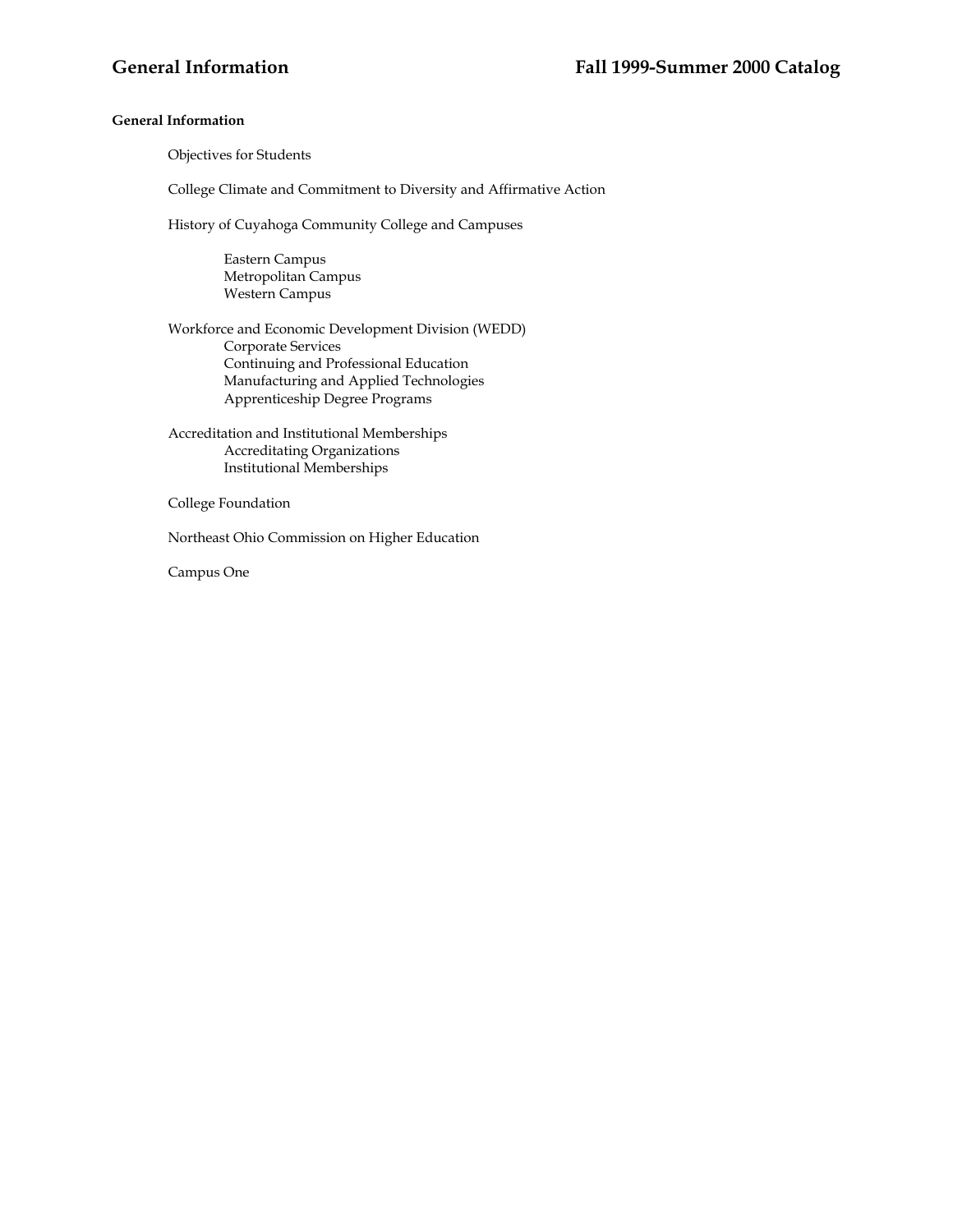# **Objectives for Students**

The Board of Trustees has adopted the following objectives for students enrolled at Cuyahoga Community College:

- To see one's cultural heritage in its historical perspective.
- To live effectively in accordance with the condition of one's physical environment.
- To recognize and guard the rights and responsibilities of citizenship in a free society.
- To guide one's life by sound moral and spiritual values.
- To appreciate and participate in creative activities.
- To achieve satisfactory personal, social and community relationships.
- To apply critical and discriminating thought to the solution of problems.
- To accept responsibility for one's decisions.
- To develop the basic skills of communication.
- To enjoy the benefits of rewarding and productive vocation.
- To acquire a positive attitude toward, and strengthened foundation for, lifelong learning.

In pursuit of these objectives, the College offers a diverse curriculum. It maintains an outstanding faculty whose primary duties consist of its teaching assignments. It has accepted the challenge of providing an environment conducive to learning, with special emphasis on information and laboratory resources. The College encourages independence of thought and action as essential ingredients of a functioning democracy, stressing the development of value judgments and self-discipline.

The College expects all students to achieve competence in the fundamental processes of reading, writing, speaking, listening and computation.

Another prime concern of the College is that students develop an awareness of the unique values that are our national heritage, including the primacy of moral concerns. The College expects its students to manifest an increasing sensitivity to those responsibilities inherent in American citizenship. As one way of fulfilling these responsibilities, the College seeks to inspire each student to achieve and maintain a high level of occupational proficiency.

Furthermore, CCC expects all students to show, through appropriate behavior, their respect for educational opportunities provided to them. Students are to attend classes regularly, display exemplary conduct and apply themselves diligently in the quest for the wisdom and knowledge upon which their contributions to society will be based.

In the spirit of clarifying expectations, the College has approved the following statement on academic quality:

CCC is committed to academic quality characterized by an educational climate that is rigorous and disciplined, has high expectation, requires hard work, expects personal and professional integrity, recognizes the dignity and worth of all persons, and provides extensive support for teaching, learning and scholarship.

## **College Climate and Commitment to Diversity and Affirmative Action**

In its acknowledgment of diversity, the College respects and welcomes differences among people, and carries out its mission mindful of the differences in its community. Through its overall climate, the College provides opportunities and reinforces understanding, appreciation and action intended to maximize the potential of all students.

It is the policy of CCC that all terms of employment and educational benefits are administered without regard to race, color, religion, sex, national origin or ancestry, age, sexual orientation, disability or status as a disabled Vietnam-era veteran. Further, it is the College's intent to comply with appropriate federal and state laws, rules and regulations and to give special attention to increasing the participation of minorities, women, disabled persons, and disabled or Vietnam-era veterans in all levels of the College. It is also the policy of the College to ensure that its environment is free from harassment or intimidation of any kind.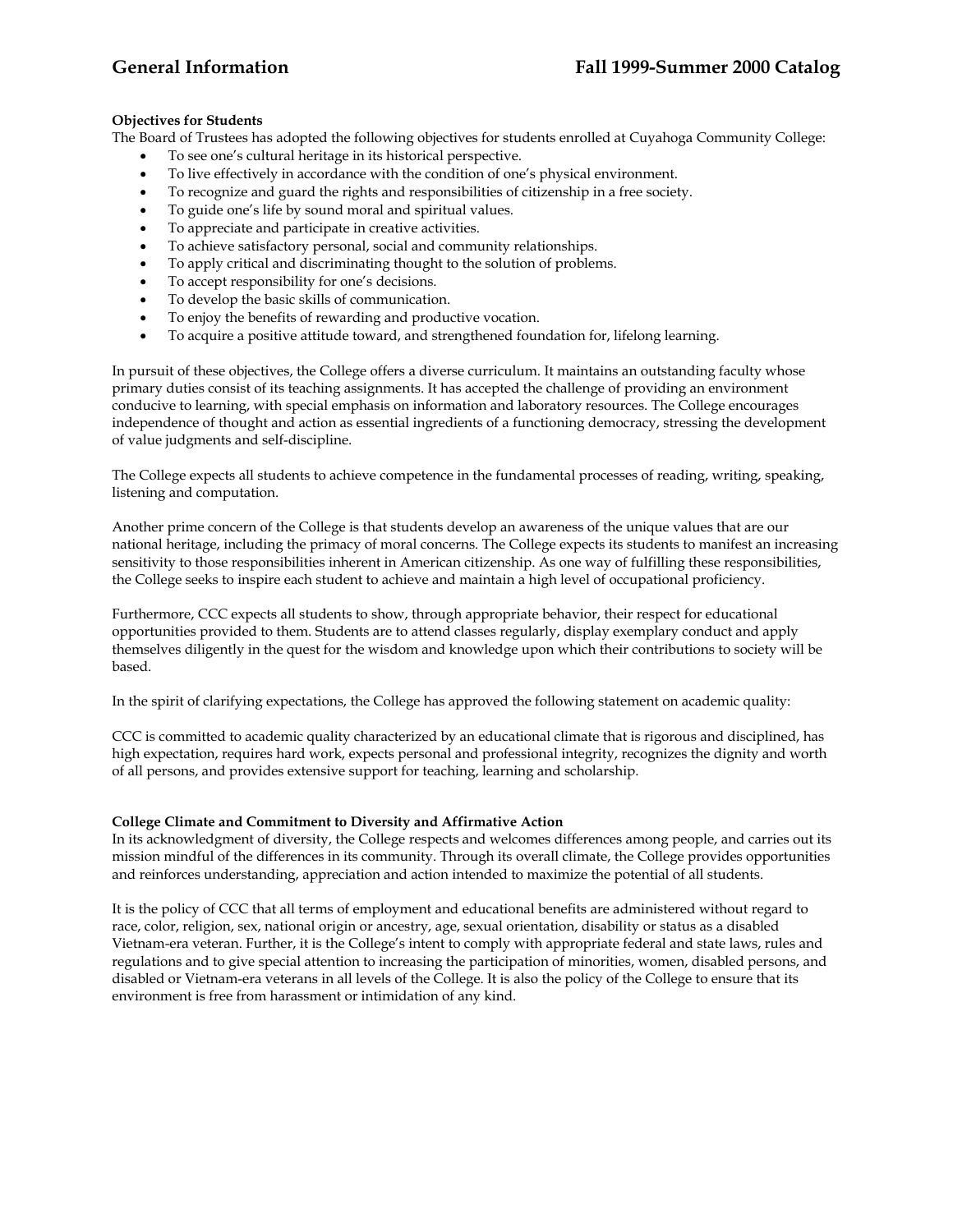# **History of Cuyahoga Community College and Campuses**

On Sept. 23, 1963, the largest first day enrollment for a community college in the nation's history took place at Cuyahoga Community College's first home, the 19th century Brownell School building in downtown Cleveland which was leased from the Cleveland Board of Education. The initial enrollment was just over 3,000 students. Today, the College serves over 55,000 credit and noncredit students each year. Now one of the largest colleges in Ohio and the largest in Greater Cleveland, CCC has expanded to three modern campuses in downtown Cleveland, Parma and Highland Hills Village.

Facilities include the District administrative offices in Cleveland and the Unified Technologies Center (UTC) on the Metropolitan Campus. The UTC is one of the largest technology training facilities in the country.

### **Eastern Campus**

The Eastern Campus in Highland Hills opened in the fall of 1971 with permanent facilities being completed in 1981. The campus features high tech classrooms, laboratories, a library, a 600 seat performing arts center, a business conferencing center, a gymnasium, an indoor jogging track, an art gallery, music studios, a Children's Center, a cafeteria and an outdoor athletic complex equipped with basketball, volleyball and tennis courts, an Olympic running track and a soccer field. The College's first Technology Learning Center, which opened at the Eastern Campus in 1996, contains a state-of-the-art electronic classroom capable of videoconferencing and distance learning, a 145-computer open lab and seven individual computer classrooms providing students with e-mail and internet access. The Eastern Campus is easily accessible from Interstates 271 and 480. Regional Transit Authority (RTA) buses also provide public transportation services. Lighted parking is provided in outdoor lots adjacent to the campus buildings.

### **Metropolitan Campus**

Permanent facilities for the Metropolitan Campus were completed in 1969. Located in the St. Vincent Quadrangle in downtown Cleveland, the modern, 10-building complex was the College's first campus. The campus has outstanding science, engineering and health career laboratories. Its computer center, theater and athletic facilities are among the finest in Greater Cleveland. A complete Children's Center is available for students with young children.

Students have access to a modern technology center that provides an open lab with 150 computer workstations providing e-mail and internet access as well as 5 computer classrooms, including an electronic classroom with full distance learning capabilities.

The Metropolitan Campus is easily reached from Interstates 90, 77, 71 and 480. Buses also provide public transportation services and the RTA Campus Rapid Station stop is nearby at East 34th Street. Parking is available in underground garages and in outdoor lots adjacent to the campus buildings. The campus is host to the College's Unified Technologies Center.

### **Western Campus**

The Western Campus opened in 1966 in the former Crile Veterans Hospital in Parma. A Veterans Memorial and Garden commemorate this history. Those facilities were replaced in 1975 with a modern six-building interconnected complex. At the center of the campus is the Galleria, a three-story glass-roofed mall surrounded by student service offices, the library and the cafeteria. Other facilities include the Advanced Automotive Technology Center, the fire tower, a Technology Center, multiple computer labs, numerous labs for the sciences, health careers and technologies, an indoor pool, gymnasium, Fitness Center, outdoor track, tennis courts, athletic fields for soccer, softball and baseball, and a theater.

The Crile Center for Continuing Education, located adjacent to the west boundary of the campus, houses a complete Children's Center plus credit and noncredit classes. The Western Campus is easily reached from interstates 71, 77 and 480. Buses also provide public transportation services. Lighted parking is available in outdoor lots adjacent to the campus buildings.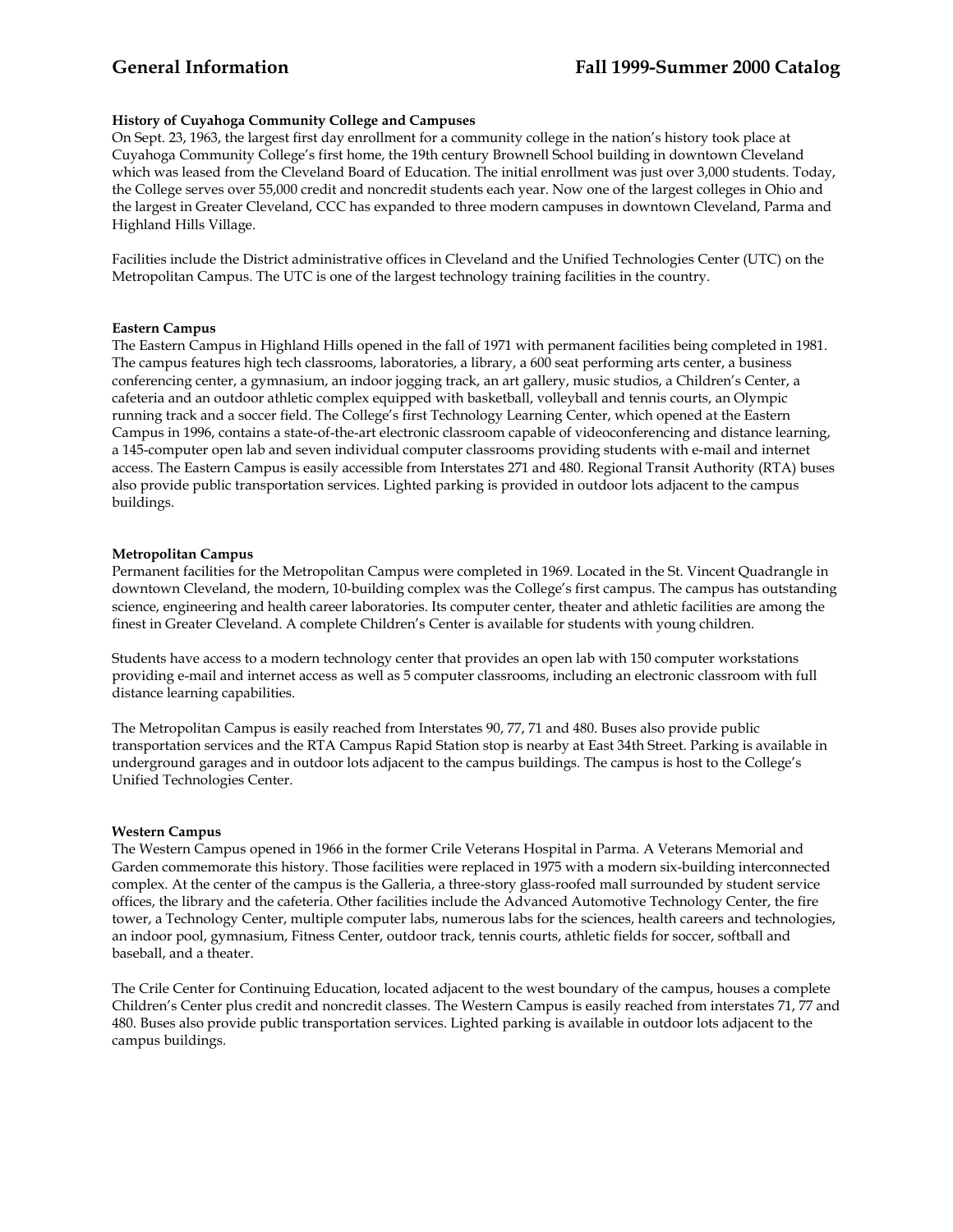# **Workforce and Economic Development Division (WEDD)**

The Workforce and Economic Development Division (WEDD) takes proactive steps to meet the needs of local business and industry. Through strategic alliances with regional and national companies, WEDD offers training, assessment, certification and job placement services. Students develop core skill sets that can easily cross industry lines to meet the unique needs of employers. WEDD offers a continuum of training for everyone, from students with no workforce background who lack basic skills to those already working who need to upgrade to the latest high-tech, high-wage skills to retain or advance in their jobs, or to make career transitions.

In addition to serving students, WEDD can become an employer's one-stop center for all of its training needs including assessing current and potential employees, designing and implementing training, and evaluating training outcomes.

WEDD continues to identify training and development trends and needs. WEDD uses that information to offer timely training that will keep Northeast Ohio growing and competitive in the future

Three units within WEDD play a vital role in the ongoing economic development of Northeast Ohio and the success of its individuals and organizations. The three units are: Corporate Services, Continuing & Professional Education, and Manufacturing and Applied Technologies.

### **Corporate Services**

The Corporate Services unit supports the growth of the Northeast Ohio business community by making training an integral part of its competitive strategy. To this end, Corporate Services provides customized training, workshops and consulting, as well as strategic planning and assessment services to support the region's economic development strategies. Corporate Services will partner to learn and understand a company and its objectives - then design and implement a plan to reach those goals.

To keep pace with the rapidly changing workplace, Corporate Services offers individuals and organizations the latest training programs in Information Technology, ISO 9000, QS-9000, and Management Development.

Information Technology WEDD is the largest public training certification center in the area. It is an authorized training center for the top workplace software products. Programs train students for certification in the following:

- Microsoft Office User Specialist (MOUS)
- Microsoft Operations Specialist
- Microsoft Certified Professional (MCP)
- Microsoft Certified Systems Engineer (MCSE)
- Computer Maintenance Technician with A+ Certification
- Oracle Database Administrator
- AutoCAD-Computer Aided Design

In addition, training is available in Cisco and AS400 software. CCC is also a Sylvan Prometric Testing site for information technology testing.

Call Center/Customer Service Training - WEDD, with the cooperation and support of Ameritech, trains students for call center jobs in a wide range of industries such as banking, health care, insurance and service providers. The fasttrack program includes hands-on training using the latest equipment and software in the Ameritech Call Center/Customer Service training lab at CCC's Unified Technology Center.

Small Business Environmental Assistance Center (SBEAC) provides education, training, technical assistance and referrals directed at supporting the implementation of high quality, and environmentally sound processes for small businesses in the Greater Cleveland area. Environmentally sound processes include those that avoid environmental harm, control existing problems, correct or restore past damage, reduce waste, and monitor and assess the state of the environment. Prevention and improvement are both addressed. SBEAC activities in these areas focus on assistance and consultation with small businesses. SBEAC also serves as a facilitator between regulatory agencies and small businesses.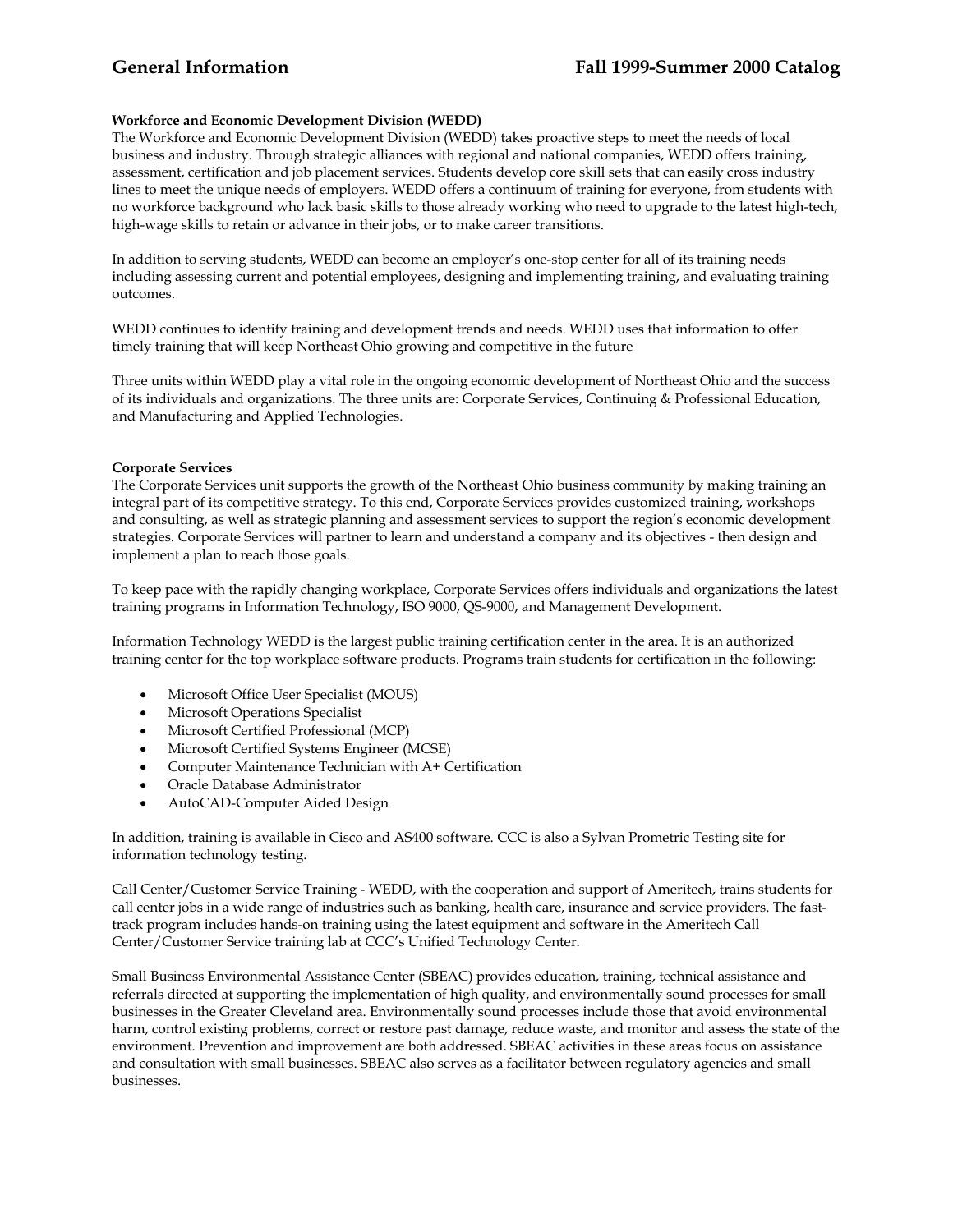Career Place is a resource for all students and alumni. Resources include:

- Guidance programs
- Job placement resources
- Free job search strategies
- Greater Cleveland job listings
- Videotapes
- Computer and printer for resumes
- Telephones

## **Continuing and Professional Education**

The Continuing and Professional Education division offers both credit and noncredit courses at numerous locations throughout Cuyahoga County. Because education is a lifelong process, the division serves students of all ages with classes located close to their homes and in their workplace as well as on the College's three campuses. By making education more accessible, students have greater opportunity for skill development, career and professional development, and the beginning of studies toward a degree. Following is a summary of the variety of programs offered by Continuing and Professional Education:

Adult Learning Center (ALC) is a multi-instructional, computer-based literacy learning facility. ALC provides pre-GED (General Education Diploma) developmental skills training, GED preparation, basic skill remediation, workplace literacy training and career development.

Center For Applied Gerontology encompasses the College's program initiatives in the field of aging and provides coordination for the development and implementation of the Senior Adult Education Program, the academic core curriculum in gerontology, nurse aide training, caregiver training and support programs, short-term training, seminars and workshops for professionals and para-professionals in the field of aging.

Senior Adult Education Program provides comprehensive educational services for people aged 55 and older. More than 150 courses in the humanities and behavioral sciences are scheduled each semester on the College's three campuses and through a countywide network of community-based sites.

Police, Fire and Ranger Training Academies trains students to become firefighters, park rangers, peace officers, or security officers. The training is for college credit and is often available in the evenings and on weekends.

Advanced in-service professional training is also available.

GED Program offers classes preparing students for the GED exam. The program is for non-graduates from an accredited high school, graduates whose permanent records have been destroyed, and emerges from other countries who cannot provide a copy of high school records. GED preparation classes are offered at all three campuses and the City of Cleveland's One-Stop Career Centers.

Science, Engineering, Mathematics and Aerospace Academy (SEMAA) is a combined effort between NASA's John Glenn Research Center and Cuyahoga Community College to:

- Provide K-12 academic enrichment in mathematics and science
- Provide career awareness programs for students K-12
- Prepare students for undergraduate college programs in science, mathematics, engineering and technology

SEMAA is targeted to under-represented/under-served groups. However, any student is welcome provided he or she meets program requirements.

Center for Continuing Education for the Health Professional offers workshops and seminars to update and train area professionals in more than 20 Allied Health and Nursing disciplines. Courses cover current trends and technological advancements, management strategies, basic skill workshops; board review seminars, clinical updates, and customized training programs. Approved Continuing Education Units (CEUs) or Continuing Medical Education (CMEs) are available. The Center works with area hospitals with staff development training and education. The Center also works with area hospitals to develop specialized training for specific groups of employees, i.e. higher level practice skills for nurses, cross-training/ multiskilling of hospital employees.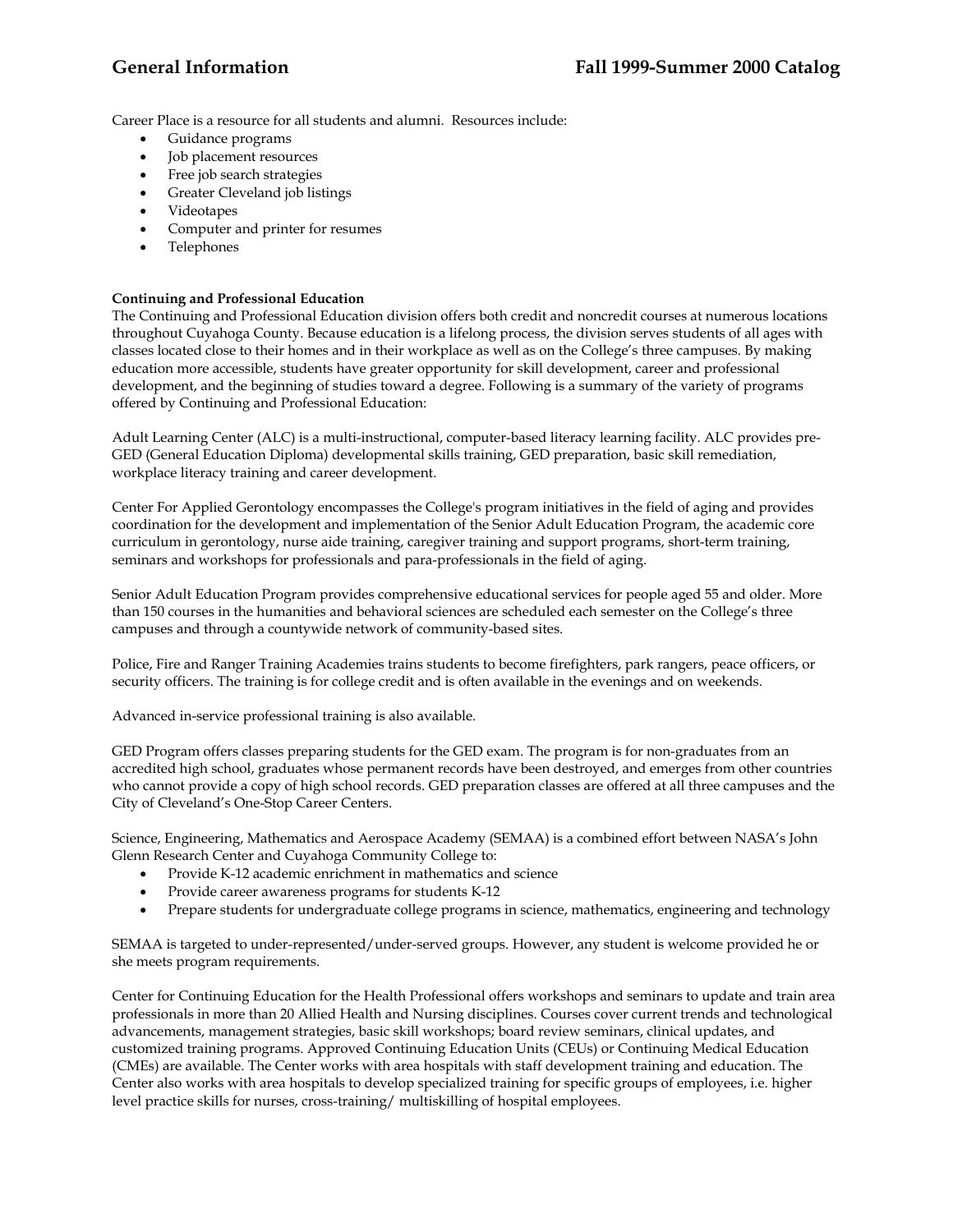Human Services courses and workshops are provided for human and social services professionals. Continuing education credits are available for licensure renewal, social work clock hours, counselor clock hours, chemical dependency/prevention clock hours and psychology credits. Workshops are offered for professionals in social work, counseling, chemical dependency counseling, prevention, specialization, psychology, psychiatry, pupil services and nursing.

Education Opportunity Programs (EOP) provides programs and services to improve access, retention, and success for those in targeted groups (low-income, first generation, minority, displaced homemakers, veterans, youth, ADC recipients, limited English-speaking, etc.) among the eligible adult and youth population of the Greater Cleveland area. EOP offers programs for both adults and youth as described below:

Access-Disabled Students Services (DSS) supports and arranges accommodations for students with disabilities. Supportive services include career, academic, financial aid and personal counseling; support groups, classroom accommodations, interpreters and access to adaptive equipment. To receive services, students with disabilities must have an established need for academic assistance and provide documentation of their disability at least six weeks before classes start. The U.S. Department of Education, the Carl Perkins Act, and Cuyahoga Community College funds the DSS Program.

Displaced Homemakers is for people who have been homemakers supported by others and now need to make a living for themselves and their families. This program addresses future career options for those having no work experience. Those who are working may update skills and find purpose, stability, and mobility in current employment. The Ohio Board of Regents and the Ohio Department of Education fund Displaced Homemakers.

Educational Opportunity Center (EOC) offers counseling and assistance to adults in Cuyahoga County wishing to attend college or vocational training. Student advisors work with individuals and groups to assist in career planning, financial planning and to create an educational plan. Assistance in completing financial aid and admissions applications is available.

All services are free. The U.S. Department of Education and Cuyahoga Community College funds the EOC.

Student Support Services (SSS) program provides services to Metro Campus students until their graduation and/or transfer to a four-year institution. Services include academic and financial aid advising, along with career information, tutoring and transfer assistance. Eligible participants include those who are low–income and firstgeneration college students, have a demonstrated academic need, and/or have limited English proficiency. The U.S. Department of Education and Cuyahoga Community College fund SSS.

Veterans Upward Bound (VUB) helps veterans to successfully pursue and complete their education and training goals. Services include academic advising, tutoring, career assistance, Veterans Administration benefits information, personal counseling, financial aid information and college transfer assistance. Free refresher courses in mathematics and English are available. Eligible participants include veterans who are low-income and/or first-generation college students. The U.S. Department of Education and Cuyahoga Community College fund the VUB program.

Educational Talent Search (ETS) is an educational counseling and post-secondary placement program for individuals ages 12 through 18 wishing to pursue post-secondary education. The program provides academic assessment, career and financial aid assistance, and assistance with post-secondary placement for 1,200 low-income and/or potential first-generation college students. The U.S. Department of Education and Cuyahoga Community College fund ETS.

Upward Bound (UB) is a pre-college program for high school students. The program develops the skills and motivation needed to succeed in post-secondary education. UB provides college information, counseling, academic enrichment sessions, tutoring, encouragement and support to help students achieve their fullest potential. Students also attend a six-week summer session. The U.S. Department of Education and Cuyahoga Community College fund UB.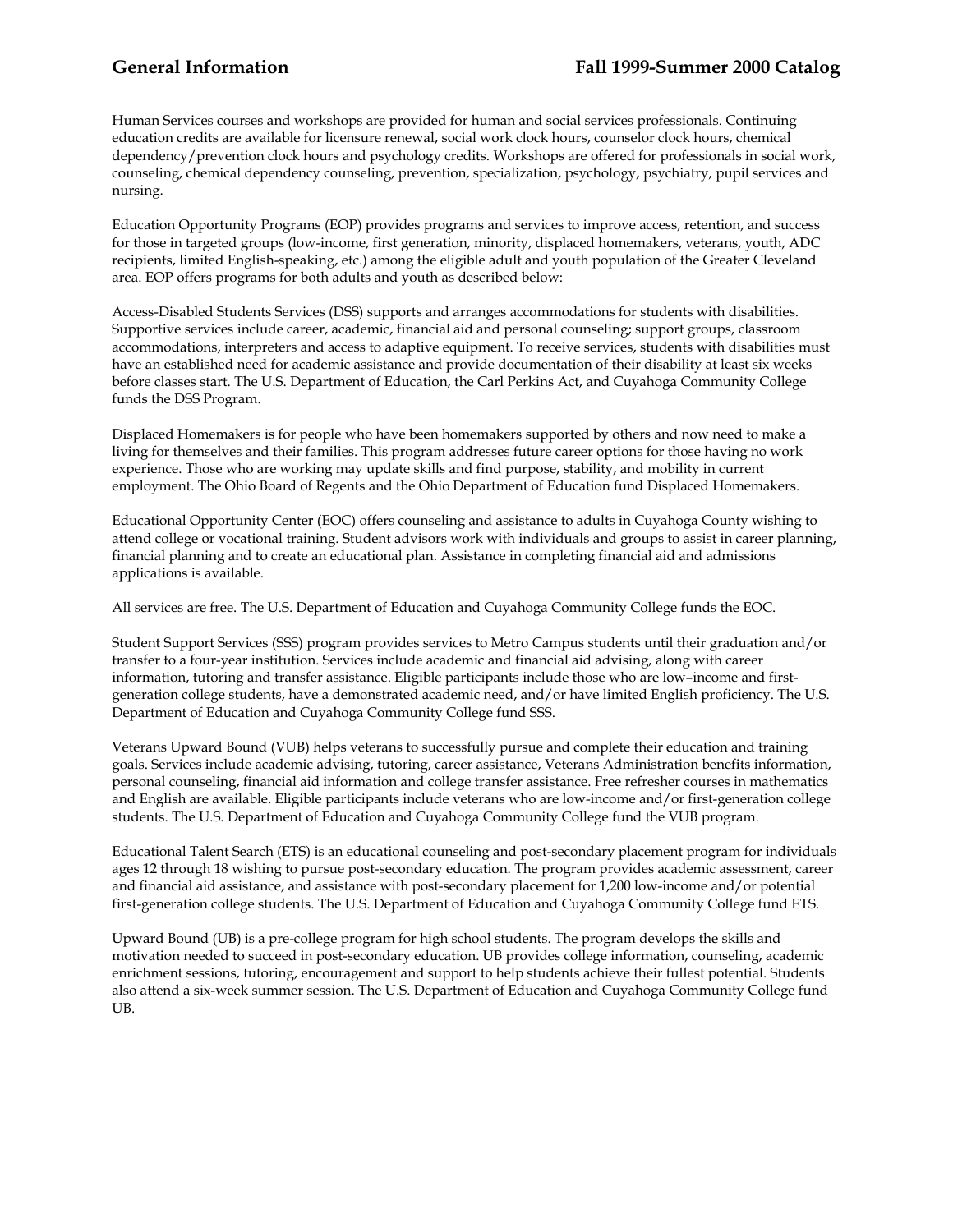## **Manufacturing and Applied Technologies**

This unit provides short courses, seminars, workshops, certificate programs, apprentice programs, in-plant customized training, skills assessments and counseling services for manufacturing, construction and service-related industries.

CAD Computer Aided Design - Mechanical Drafting Certificate program provides the basic skills for manufacturing employment by training students for entry-level positions as a CAD operator. The 296 hours of instruction include extensive hands-on training in AutoCAD software. More than half of training time is on the computer. Training includes courses in shop math, technical communications, manufacturing processes, and introduction to computers as well as the CAD and related drafting classes.

Machine Trades Training Certificate program prepares students for entry in the machine trades. It consists of 200 hours of instruction that include shop safety, mathematics, manufacturing, sketching/blueprint reading, basic jig and fixtures, machine tools and machine operations. This program is a prerequisite to Computer Numerical Control (CNC). Operator/Programmer Training. Participants receive job placement assistance upon completion of the program.

Computer Numerical Control (CNC) Operator Trainee Certificate program teaches the basic CNC operator skills for entry-level employment in manufacturing. The program's 90 clock hours cover operations and programming in both turning and milling. Each segment provides extensive hands-on training.

Welding Skills Trainee Certificate program prepares students for entry-level jobs as welders. The program's 100 hours of instruction cover blueprint reading for welders and basic ARC, MIG, TIG, and gas welding processes. Students receive extensive hands–on training in the College's welding labs.

### **Apprenticeship Degree Programs**

In partnership with the Joint Apprentice and Training Committee, CCC offers an Associate of Applied Science Degree in Applied Industrial Technology. The program is open to apprentices in the Bricklayers, Carpenters, Cement Masons, Electricians and Machinists trades. Each program provides the theoretical and practical knowledge required to complement the requisite on-the-job training as well as the academic requirements for the associate degree.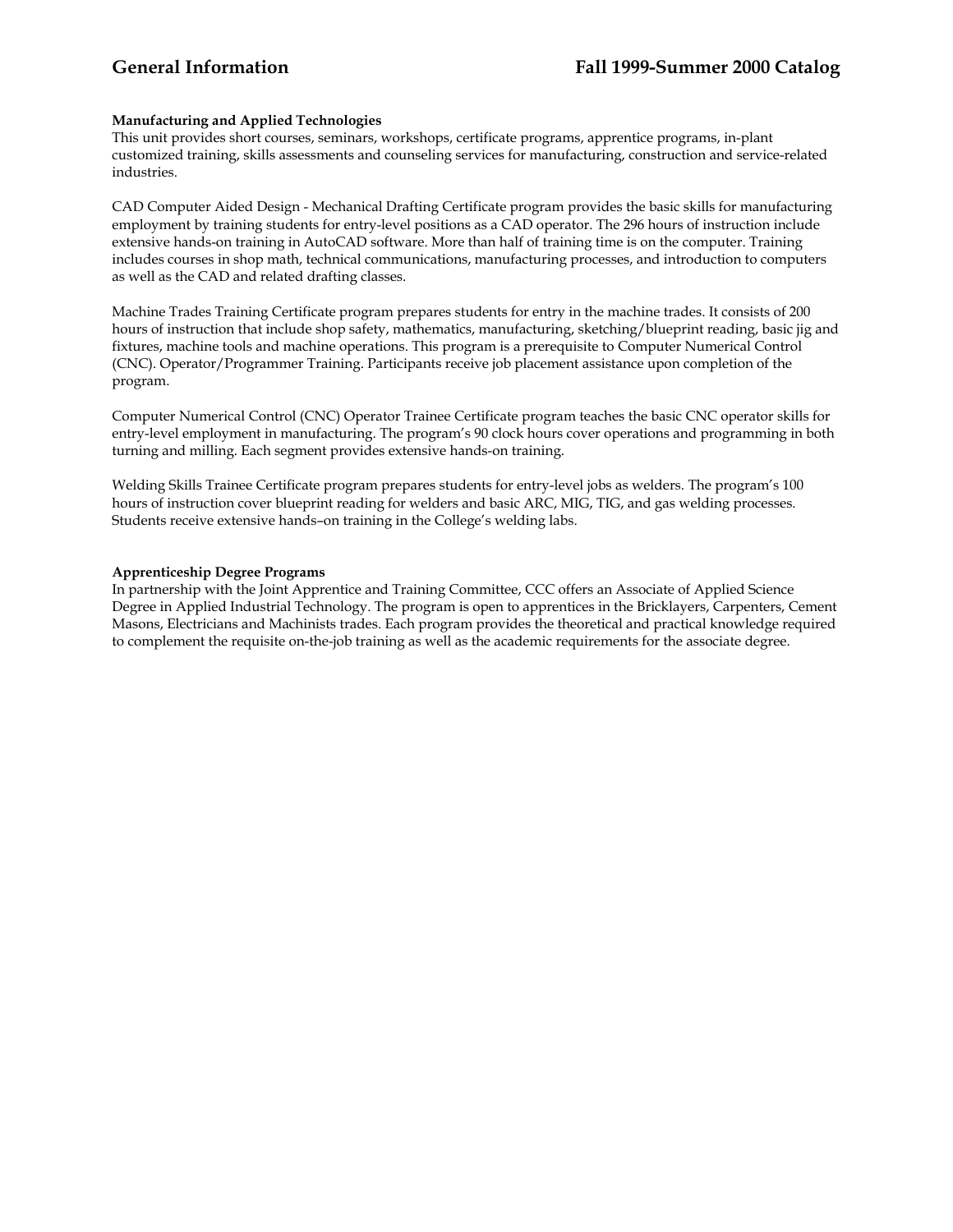## **Accreditation and Institutional Memberships**

# **Accreditating Organizations**

The College holds institutional memberships in numerous national educational, professional and accrediting organizations.

The College is accredited by the North Central Association of Colleges and Schools. In addition, a number of the College's career programs are approved or accredited by appropriate specialized associations or agencies. Some of these are:

- American Association of Medical Assistants
- American Association for Paralegal Education
- American Medical Association Committee on Allied Health Education and Accreditation
- Joint Review Committee for Radiological Technology
- Joint Review Committee for Respiratory Therapy Education
- American Dental Association Commission on Dental Accreditation
- American Dietetic Association
- American Culinary Federation
- American Health Information Management Association
- American Occupational Therapy Association, Inc.
- American Ophthalmic Society Commission on Education
- American Physical Therapy Association
- American Society of Hospital Pharmacist Commission
- American Veterinary Medical Association
- Association of Collegiate Business Schools and Programs
- Association for Gerontology in Higher Education
- Commission on Accreditation of Allied Health Education Programs
- Commission on Accreditation of Physical Therapy Education
- Commission on Opticianry Accreditation
- National Academic of Early Childhood Programs
- National Accrediting Agency for Clinical Laboratory Sciences
- National League of Nursing
- National Court Reporter's Association
- Ohio Academy of Science
- Ohio Board of Regents
- Ohio Department of Education
- Ohio Department of Public Safety
- Ohio Society of Allied Health Professions
- Ohio State Board of Nursing Education and Nurse Registration
- State of Ohio Department of Education's Trade and Industry Division
- Two-year College Chemistry Committee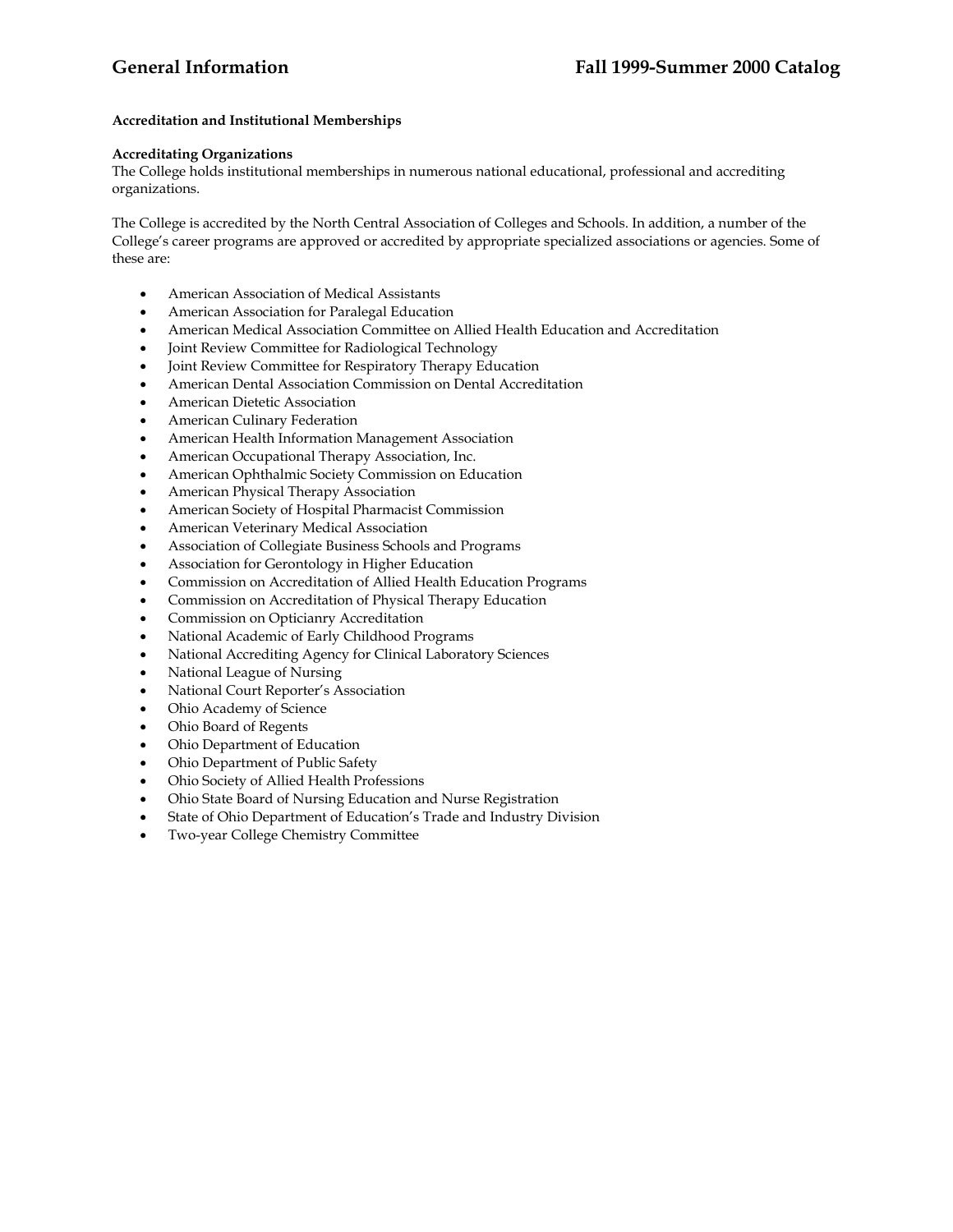## **Institutional Memberships**

The following organizations are among those in which the College holds institutional memberships:

- American Association of Community Colleges (AACC)
- Academy of Criminal Justice Science
- Advertising Production Club of Cleveland
- American Association for Higher Education (AAHE)
- American Association for Lab Animal Science (AALAS)
- American Association of Community Colleges/Community College Satellite Network
- American Association of Dental Schools
- American Association of Paralegal Education
- American College Health Association.
- American Council on Education
- American Council on International Intercultural Education
- American Culinary Federation –Cleveland Chapter
- American Management Association
- American Red Cross
- American Society for Training and Development (ASTD)
- American Society on Aging
- American Technical Education Association (ATEA)
- APAP (Physician Assistant)
- APAP (Physician Surgical Assistant)
- Arts Presentors Association for Education in Journalism and Mass Communication
- Association for Gerontology in Higher Education
- Association for the Study of Higher Education
- Association for Theatre in Higher Education
- Association of CC Trustees
- Association of College Administrator Professionals
- Association of Govern Boards
- Association of Higher Education and Disability
- Association of Higher Education Facilities
- Automotive Training Manager Council
- Building Owners and Managers Association of Greater Cleveland (BOMA)
- Business Volunteerism Council (BVC)
- CAUSE/EFFECT
- Consortium of/Community College Development/Community Colleges –International Development
- Cleveland Employees Services Association
- CHRIE The Hospitality and Tourism Educators
- Citizens League of Greater Cleveland
- Cleveland Area Metro Library System
- Cleveland Association of Paralegals
- Cleveland Club of Litho and Printing
- Cleveland Regional Minority Purchasing Council (CRMPC)
- Cleveland Visitors Bureau
- College Art Association
- Colleges and Universities Personnel Association (CUPA)
- Consortium CC Development Council for Advancement and Support of Education
- Council of North Central Two Year Colleges (CNCTYC)
- Cuyahoga County Police Chiefs Association
- **Education Law Association**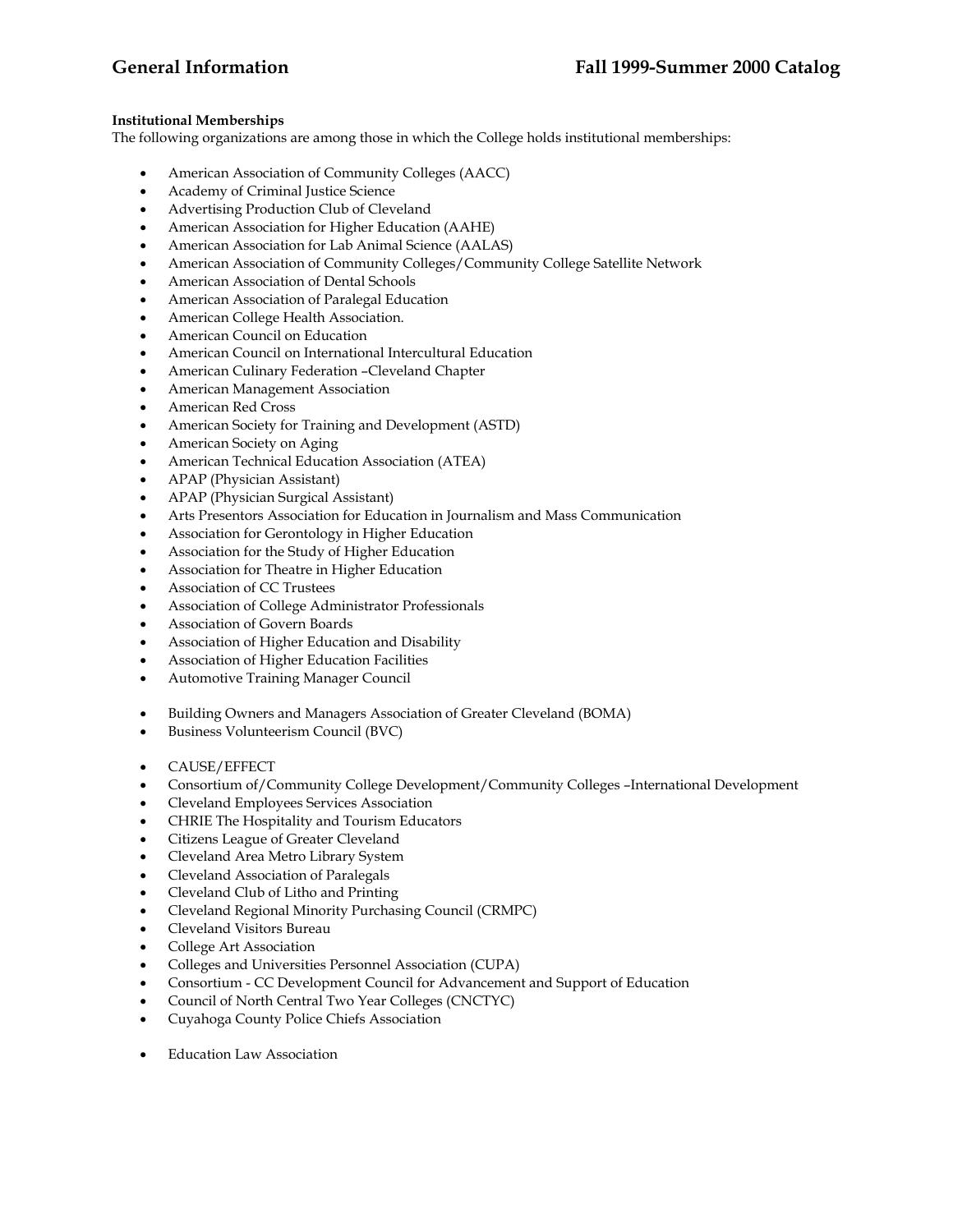- Greater Cleveland Growth Association
- Greater Cleveland Round Table/Diversity
- Greater Cleveland Roundtable Higher Education
- International Association of Chiefs of Police
- International Association of General Motors Automotive Services
- International Association of Jazz Education
- International Food Service Executives
- League for Innovation in the Community College
- League for Innovation
- (LFI)/Project Reinvest
- Mid-America Association of Educational Opportunity Programs Personnel (MAEOPP)
- Midtown Corridor
- National Association of College and University Business Offices
- National Association of Foreign Student Advisors/Association of International Educators
- National Alliance of Business
- National Alliance of Community and Technical Colleges
- National Association for College Admission Counseling (NACAC)
- National Association of College and University Attorneys (NACUA)
- National Association of College and University Food Services (NACUFS)
- National Association of College Auxiliary Services
- National Association of Printers and Lithographers
- National Aviation Academic Council
- National Community College Hispanic Council
- National Center for Non-Profit Boards
- National Collegiate Honors Council
- National Council for Marketing and Public Relations (NCMPR)
- National Council for Resource Development
- National Council of Education Opportunity Association
- National Council of Negro Women
- National Council on Student Development
- National Junior College Athletic Association
- National Learning Resource Council
- National Organization of Black Law Enforcement Executives
- National Restaurant Association
- National Soccer Coaches
- National Society for Experiential Education
- National Council for Staff, Program and Organizational Development
- National Institute for Staff and Organizational Development Renewal
- Northeast Ohio Council on Higher Education
- Ohio Association of College and University Business Officers
- Ohio Coalition of Staff, Program and Organizational Developers
- Ohio Arts Presenters Network Ohio Association for Adult and Continuing Education
- Ohio Association of Collegiate Registrars and Admissions Officers
- Ohio Association of Two-Year Colleges
- Ohio Association of Vet Techs
- Ohio Biological Survey Institute
- Ohio Coalition of Associate Degree/Early Childhood Education Program
- Ohio Community College Athletic Conference
- Ohio Council of Criminal Justice Education
- Ohio Council of Fund Raising Executives
- Ohio Council of School Board Attorneys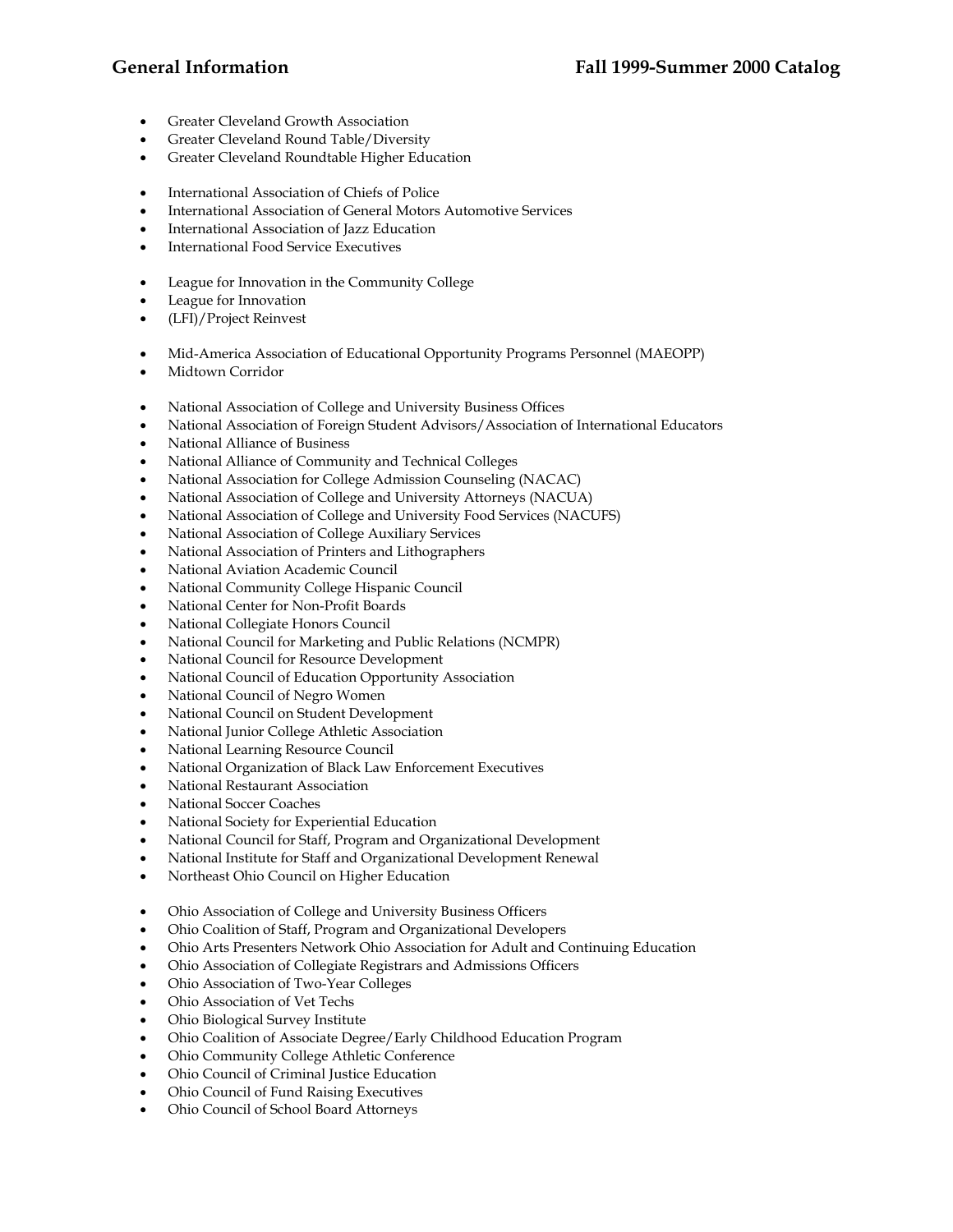- Ohio Crime Prevention Association
- Ohio Educational Telecommunications Network Commission
- Ohio Restaurant Association
- Ohio State Bar Association
- Ohio Theatre Alliance
- Ohio Dance
- Parma Chamber of Commerce
- President's Roundtable
- Printing Industries Association of Northern Ohio, Inc
- RC 2000
- Sales and Marketing Executives of Cleveland
- Society for College and University Planning
- Society of Professional Journalists
- St. Vincent Quadrangle, Inc.
- Telecommunications Council of Ohio
- The 50 Club of Cleveland
- The American Institute of Architects
- The City Club of Cleveland
- The Cleveland Cultural Coalition
- The Cleveland Trade Association
- The College Board
- The College English Association of Ohio
- The Institute of Internal Auditors
- The National Council of Instructional Administrators
- The National Council on Black American Affairs (NCBAA)
- The Society of the United States
- The North Central Association of Colleges and Schools (NCA)
- Urban League of Greater Cleveland
- United States Institute for Theatre Technology